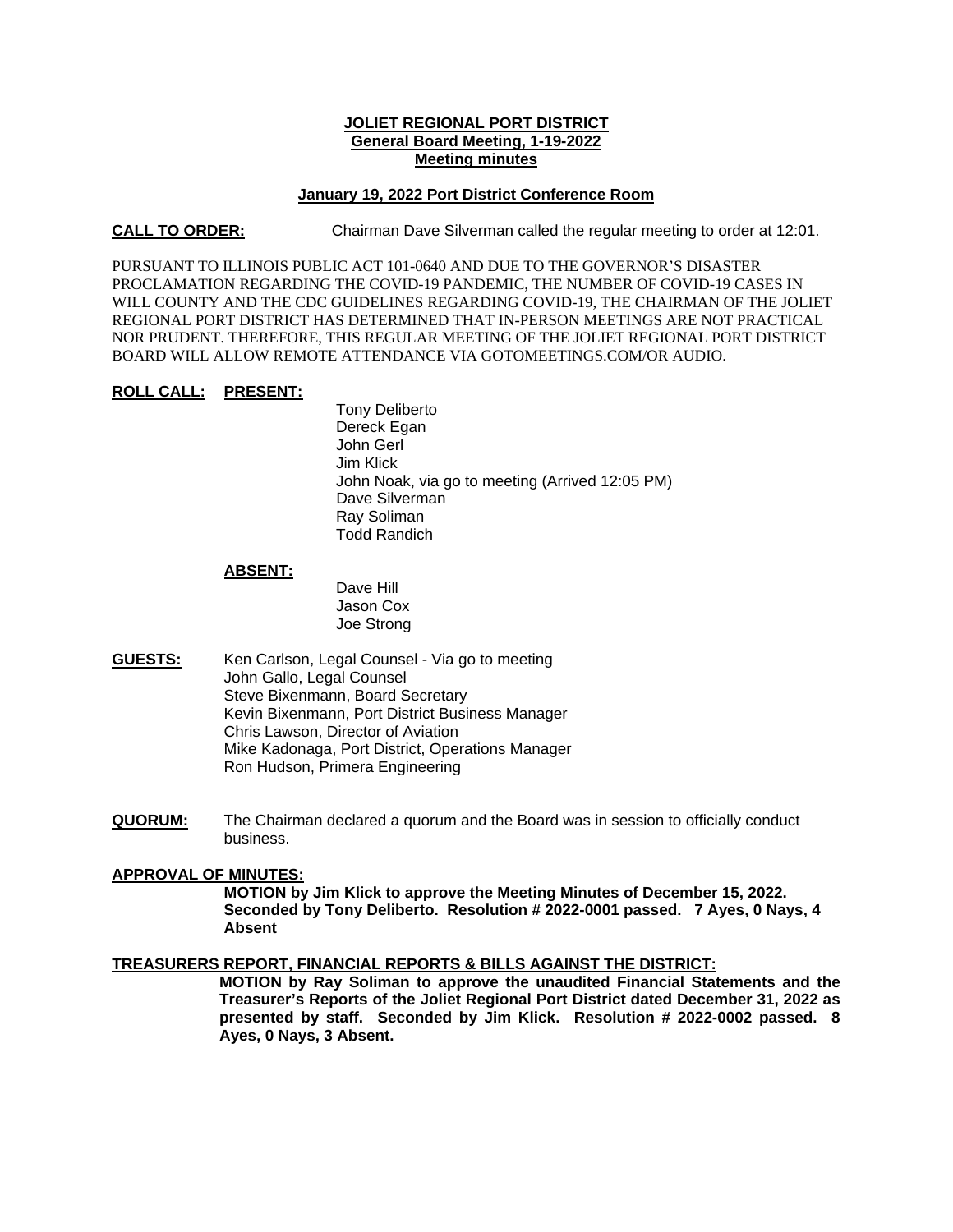**1/19/2022 Page 2** 

### **Bills against the District:**

| 1. Tai Ginsberg, November 2021 | \$ 3,000,00 |
|--------------------------------|-------------|
| 2. Tracy, Johnson & Wilson,    | \$7,482.50  |

**MOTION by John Gerl to approve both bills as presented. Seconded by Derek Egan. 8 Ayes, 0 Nays, 3 Absent** 

### **Public Comment: None present-No comments**

### **Committee Reports: None**

### **Chris Lawson, Director of Aviation Report**:

- Staff listed Units #830 and #877 Snow sweepers for sale on GovDeals.com The bidding date continues through 1:00 pm on Friday January 28th. Chris mentioned that he used his personal credit card to purchase unit #830 on Ebay back in 2012, it was prior to the Port District having a corporate credit card. The East coast has been had a difficult winter and we are hoping for good bids.
- Permission to purchase a John Deere Tractor mower through the Sourcewell contract program as outlined in the board packet price of \$ 40,768.09. The unit was estimated to be delivered in July of 2022.

**MOTION by Jim Klick to purchase the John Deere tractor as presented. Seconded by Derek Egan. 8 Ayes, 0 Nays, 3 Absent Resolution # 2022-003** 

 Parcel #3 proposal before the Village of Romeoville. The plan had no major adverse effects on the airport plan. Staff made a list of minor concerns and passed on to the Village staff. The Mayor was asked to also pass along a note of thanks to the staff for working with the airports planned development.

## **Engineering Report:**

- Ron offered updates and a written report on the various construction projects. Project Closeouts are always a focus during the winter months.
- Ron reported the results of the 3 packages for the control tower. Ron prepared a justification of consideration that was submitted to the IDA. Staff is waiting to hear from the division for the results.

## **Legal/Legislative Report: No Report**

#### **Executive Session: None**

## **OLD BUSINESS:**

1.) Staff recommendation for the Board to approve 3 communications bid packages results as read from the January 12, 2022 bid opening for the control tower; pending IDA approval:

|                                                                          | <b>Bidder</b>            | Amount |
|--------------------------------------------------------------------------|--------------------------|--------|
| 1.) Outfit new airport control tower communications equipment.           | Wolen, LLC \$458.671.    |        |
| 2.) Install new airport owned AWOS secondary weather and ATIS.           | DBT. Trans. \$283.335.   |        |
| 3.) Install new airport owned airfield lighting control panel equipment. | Hecker Elec. \$ 220,265. |        |